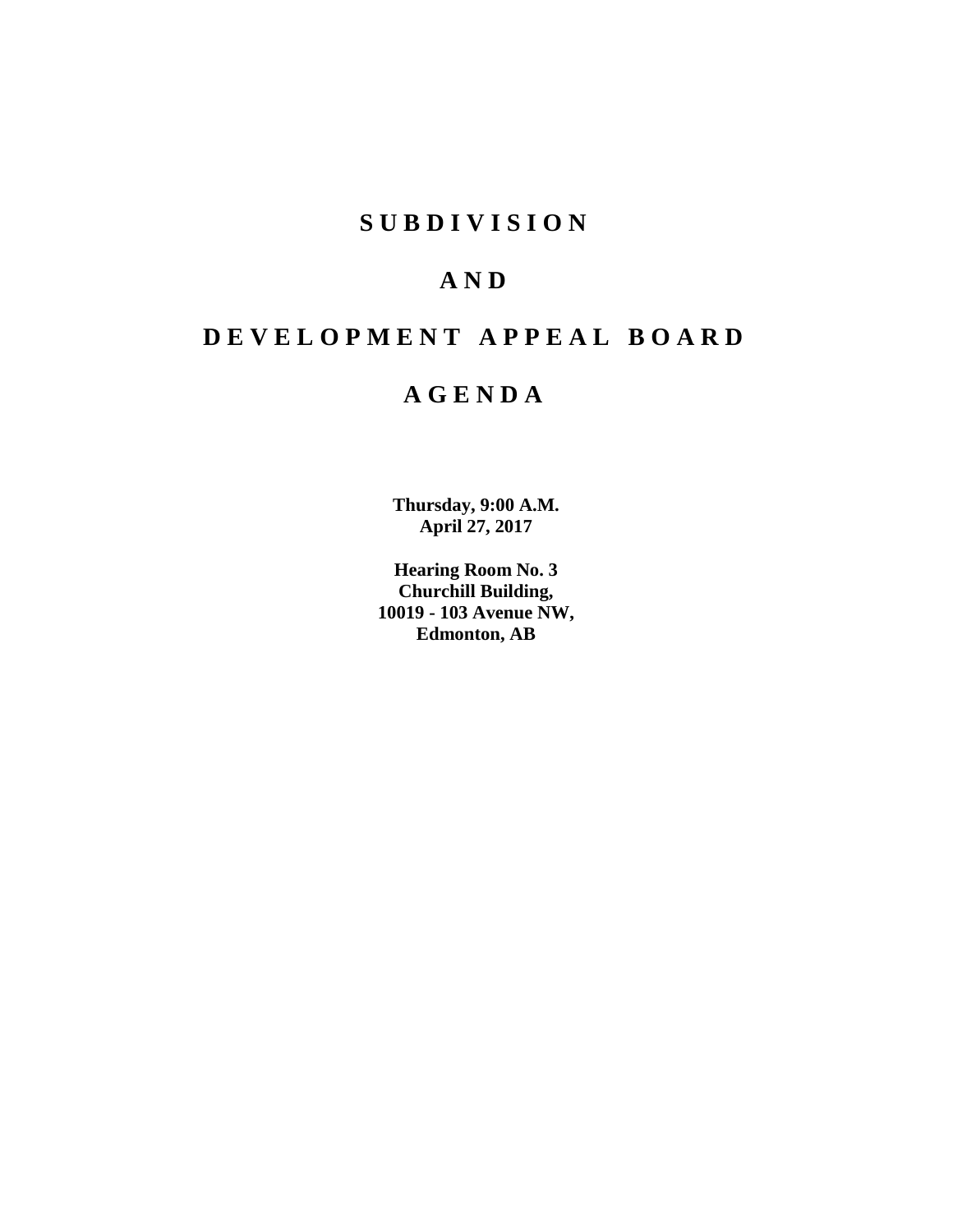## **SUBDIVISION AND DEVELOPMENT APPEAL BOARD HEARING ROOM NO. 3**

| 9:00 A.M. | SDAB-D-17-077 | Convert a Semi-detached House to 4 Dwellings<br>of Apartment Housing - existing without<br>permits |  |  |
|-----------|---------------|----------------------------------------------------------------------------------------------------|--|--|
|           |               | 12220 - 85 Street NW<br>12222 - 85 Street NW<br>Project No.: 235119852-002                         |  |  |
|           |               |                                                                                                    |  |  |

*NOTE: Unless otherwise stated, all references to "Section numbers" refer to the authority under the Edmonton Zoning Bylaw 12800.*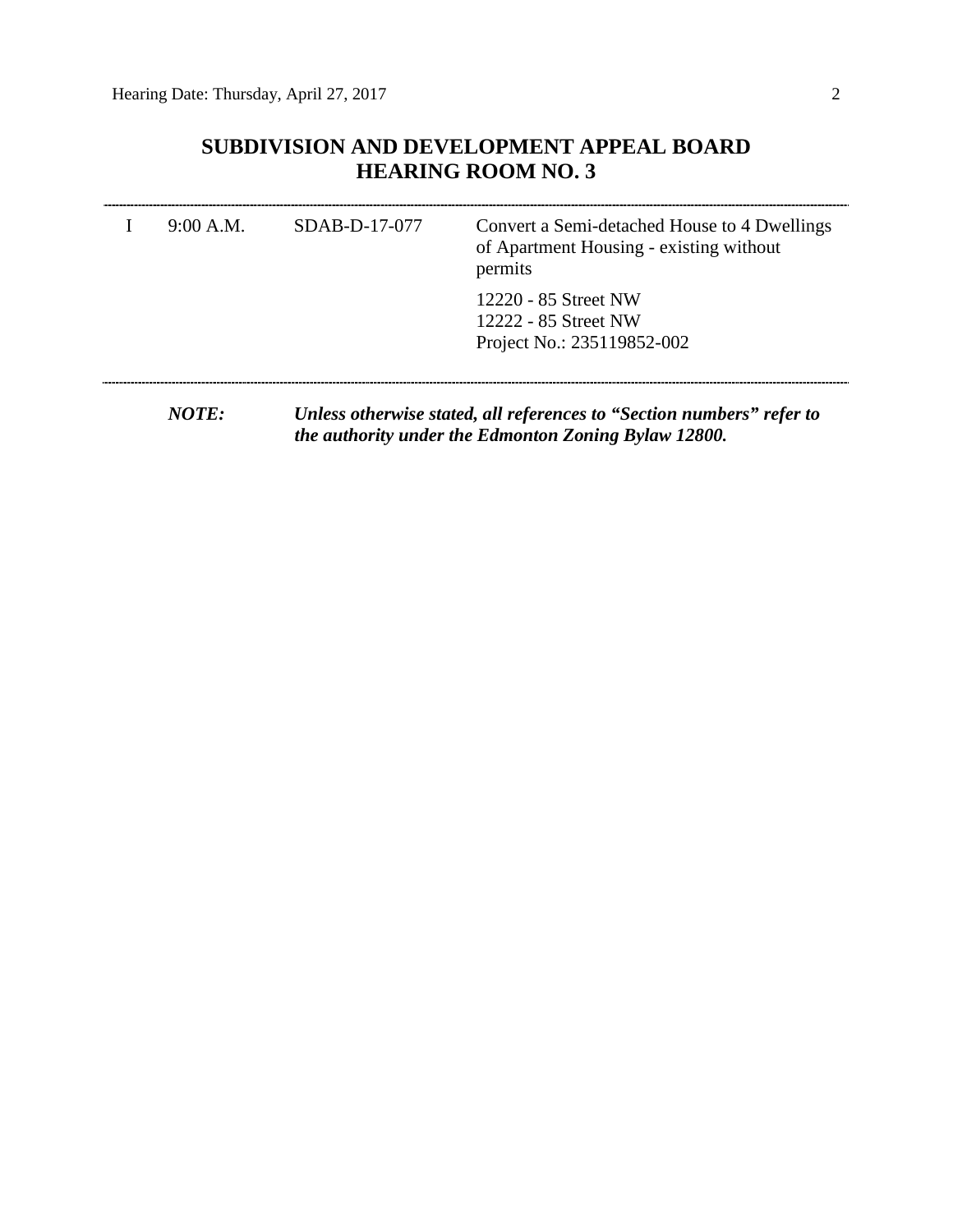| ITEM I: 9:00 A.M. |                                                        | FILE: SDAB-D-17-077                                                                                |  |  |  |
|-------------------|--------------------------------------------------------|----------------------------------------------------------------------------------------------------|--|--|--|
|                   | AN APPEAL FROM THE DECISION OF THE DEVELOPMENT OFFICER |                                                                                                    |  |  |  |
|                   | <b>APPELLANT:</b>                                      |                                                                                                    |  |  |  |
|                   | <b>APPLICATION NO.:</b>                                | 235119852-002                                                                                      |  |  |  |
|                   | <b>APPLICATION TO:</b>                                 | Convert a Semi-detached House to 4<br>Dwellings of Apartment Housing -<br>existing without permits |  |  |  |
|                   | <b>DECISION OF THE</b><br>DEVELOPMENT AUTHORITY:       | Refused                                                                                            |  |  |  |
|                   | <b>DECISION DATE:</b>                                  | March 24, 2017                                                                                     |  |  |  |
|                   | <b>DATE OF APPEAL:</b>                                 | April 2, 2017                                                                                      |  |  |  |
|                   | MUNICIPAL DESCRIPTION<br>OF SUBJECT PROPERTY:          | 12220 - 85 Street NW<br>12222 - 85 Street NW                                                       |  |  |  |
|                   | <b>LEGAL DESCRIPTION:</b>                              | Plan 0921841 Blk 30 Lot 16B, Plan<br>0921841 Blk 30 Lot 16A                                        |  |  |  |
|                   | ZONE:                                                  | RF3 Small Scale Infill Development Zone                                                            |  |  |  |
|                   | <b>OVERLAY:</b>                                        | Mature Neighbourhood Overlay                                                                       |  |  |  |
|                   | <b>STATUTORY PLAN:</b>                                 | N/A                                                                                                |  |  |  |
|                   |                                                        |                                                                                                    |  |  |  |

### *Grounds for Appeal*

The Appellant provided the following reasons for appealing the decision of the Development Authority:

I am appealing my development permit application refusal for the following reasons:

- 1. This property has been operating as a semi-detached with suites for what I would estimate to be 20-30 years with no known complaints.
- 2. The property provides safe & affordable housing options for students, families and seniors looking for accommodations outside of the traditional apartment and fits well with the direction that the City has been moving toward increasing density in the mature neighborhoods.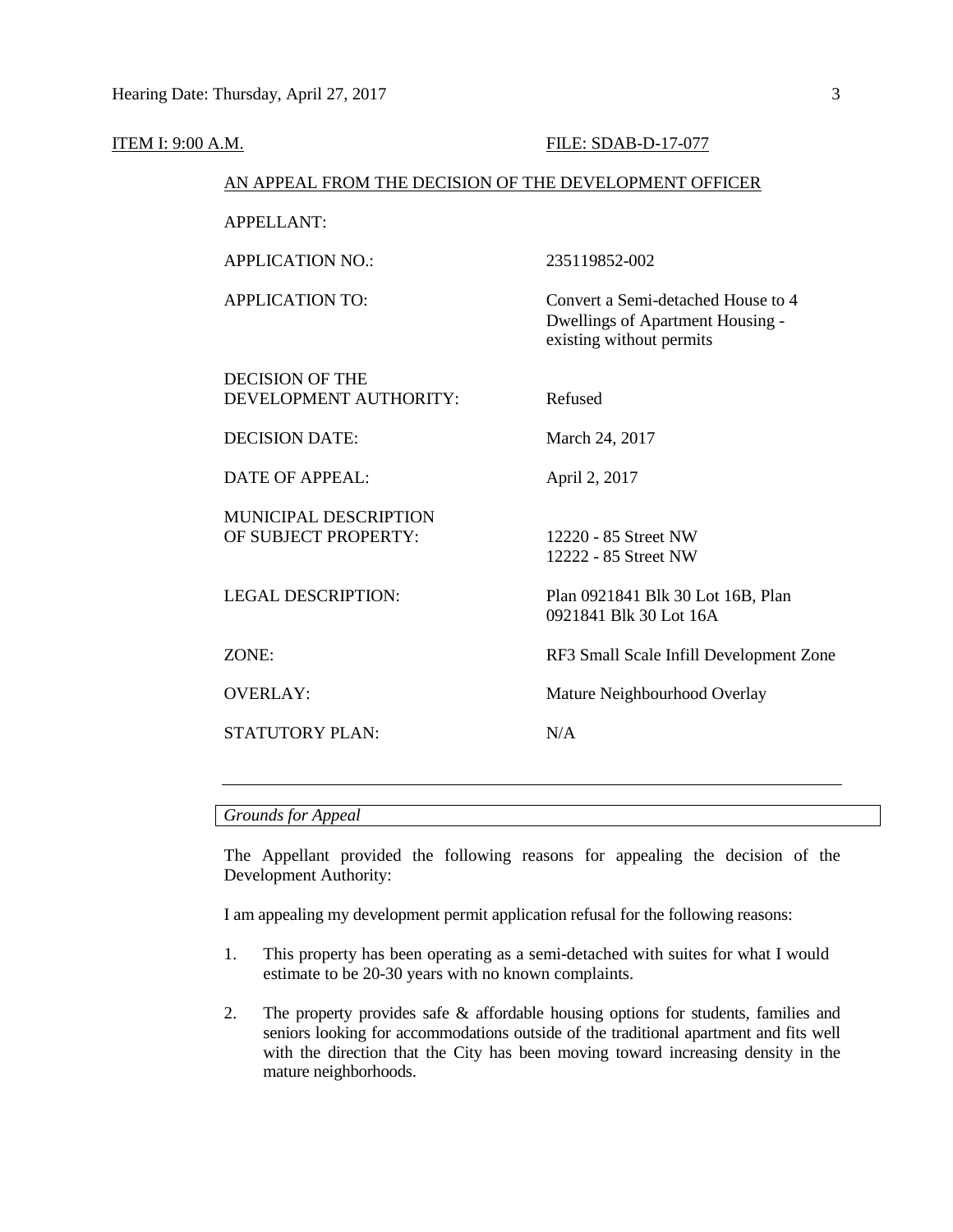- 3. The City has approved other similar properties in the past. These other properties required the same or similar variances as this property. The closest one is a block south of this property located at 12126/28 —85 St NW.
- 4. Other similar properties that were refused at the City application process were subsequently overturned and approved at the SDAB.
- 5. There are many other semi-detached properties with basement suites operating within a few blocks of this property.
- 6. I am a responsible local landlord who has been continually working to improve the property since purchasing it last fall. These improvements I believe have had a positive impact on the tenants' enjoyment of the property and will help increase neighbouring property values.

#### *Background:*

I purchased this building, marketed as a semi-detached with secondary suites (Attachment 1 - Property Listing), in August 2016 with the understanding that the City was working on changes to allow for semi-detached properties with secondary suites. With the City projecting their desire to increase density in mature neighbourhoods, this property seemed to fit well into such a plan. It provides a safe and affordable option for people looking for an alternative to apartment living while still allowing for reasonable rents. With this information, the purchase was made with the full intention of going through the process of bringing the property into compliance once the anticipated regulation changes came into effect.

The building was purchased with tenants already in place. However, over the summer when one of the basement units became vacant, I was advised that this would be an opportune time, causing limited tenant disruptions, to change over from the older single furnace to two new, high-efficiency furnaces allowing for independent temperature control in each unit. It would also allow for improving the sound and fire separation between the two units in line with what is currently required between units in a single-family home with a secondary suite. Those I consulted indicated that they didn't foresee any issues proceeding with this work in advance of any regulation changes. Unfortunately, this advice proved to be incorrect and the City was alerted to the existence of the suites when my furnace contractor applied for permits to do their work (Attachment 2 - Furnace Contractor Emails with Development Officer). Based on the construction materials used in the suites, I estimate that this property has been operating essentially as a 4-plex for 20-30 years (Attachment 3 - Suite Construction Timeline). The fact that the City was unaware of the suites' existence until now would suggests that there must not have been any complaints over the years as I'm sure that the City would have followed-up on any complaints and the properties would have been brought into compliance or decommissioned at that time. Talking with people in the neighborhood also seems to bear this out.

Upon speaking with a Development Officer at the City, I was made aware of one possible solution I might consider: to apply to convert from a semi-detached to a 4-unit apartment. As part of this application process, I went through a substantial community consultation where I received overwhelming support. Attached are 18 feedback documents that I collected as well as a consultation summary (Attachment 4 - Community Consultation). Twice, I attempted to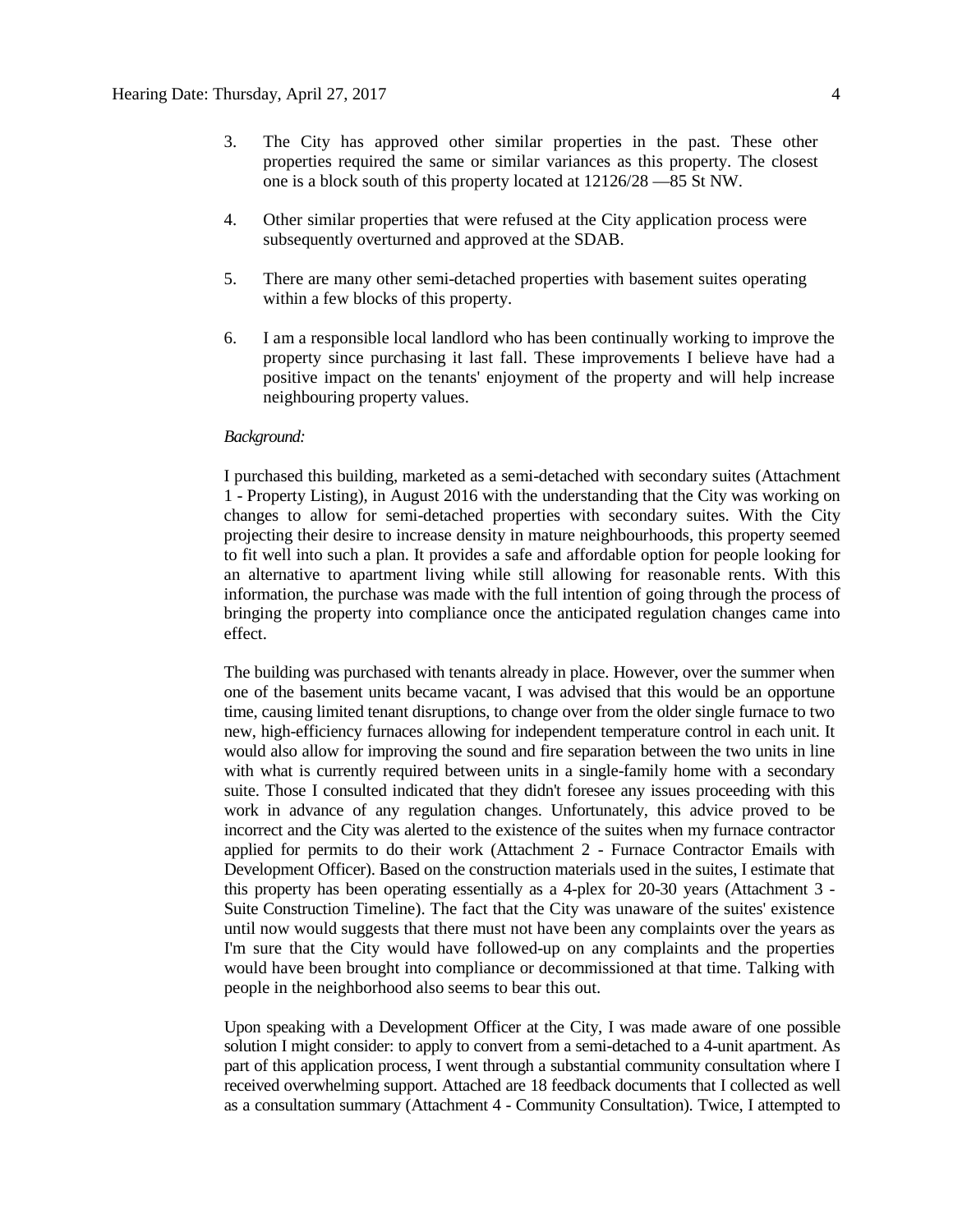Hearing Date: Thursday, April 27, 2017 5

contact the Eastwood Community League for their input but, to date, have not received a reply (Attachment 5 - EWCL Emails).

This type of property is quite common in Eastwood and I have found several other properties nearby that appear to also be operating as semi-detached with secondary suites (Attachment 6 - Nearby Semi-Detached Properties with Secondary-Suites). In addition to these properties, I have discovered other properties that have been approved by the Development Authority or have successfully completed the SDAB appeal process and been approved as 4-unit apartments. The closest one is a block south of my property at 12126/28  $-85$  St NW (SDAB-D-13-100  $-$  May 23, 2013). Acting on advice from a City Development Officer, I am including information regarding these other approved properties below.

#### *General Matters*

#### **Appeal Information:**

The *Municipal Government Act*, RSA 2000, c M-26 states the following:

#### **Grounds for Appeal**

**685(1)** If a development authority

- (a) fails or refuses to issue a development permit to a person,
- (b) issues a development permit subject to conditions, or
- (c) issues an order under section 645,

the person applying for the permit or affected by the order under section 645 may appeal to the subdivision and development appeal board.

#### **Appeals**

- **686(1)** A development appeal to a subdivision and development appeal board is commenced by filing a notice of the appeal, containing reasons, with the board within 14 days,
	- (a) in the case of an appeal made by a person referred to in section 685(1), after
		- (i) the date on which the person is notified of the order or decision or the issuance of the development permit, or

…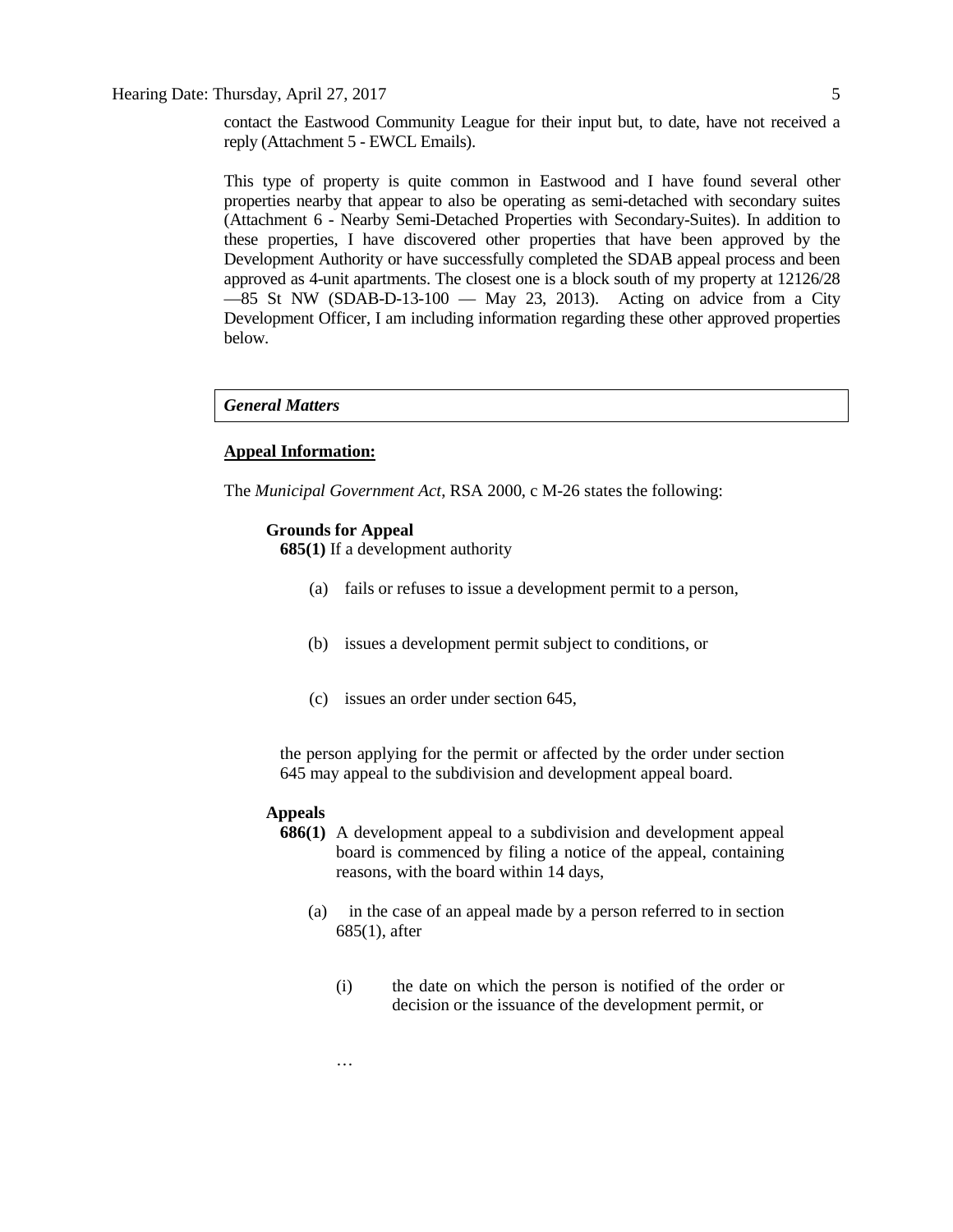#### **Hearing and Decision**

**687(3)** In determining an appeal, the subdivision and development appeal board

- …
- (a.1) must comply with the land use policies and statutory plans and, subject to clause (d), the land use bylaw in effect;
	- …
	- (c) may confirm, revoke or vary the order, decision or development permit or any condition attached to any of them or make or substitute an order, decision or permit of its own;
	- (d) may make an order or decision or issue or confirm the issue of a development permit even though the proposed development does not comply with the land use bylaw if, in its opinion,
		- (i) the proposed development would not
			- (A) unduly interfere with the amenities of the neighbourhood, or
			- (B) materially interfere with or affect the use, enjoyment or value of neighbouring parcels of land,
		- and
		- (ii) the proposed development conforms with the use prescribed for that land or building in the land use bylaw.

#### **General Provisions from the** *Edmonton Zoning Bylaw:*

Section 140.1 states that the **General Purpose** of the **RF3 Small Scale Infill Development Zone** is to provide for Single Detached Housing and Semi-detached Housing while allowing small-scale conversion and infill redevelopment to buildings containing up to four Dwellings, and including Secondary Suites under certain conditions.

Under section 140.2(1), **Apartment Housing** is a **Permitted Use** in the **RF3 Small Scale Infill Development Zone**.

Under section 7.2(1), **Apartment Housing** means development consisting of one or more Dwellings contained within a building in which the Dwellings are arranged in any horizontal or vertical configuration, which does not conform to the definition of any other Residential Use.

Section 814.1 states the **General Purpose** of the **Mature Neighbourhood Overlay** is to ensure that new low density development in Edmonton's mature residential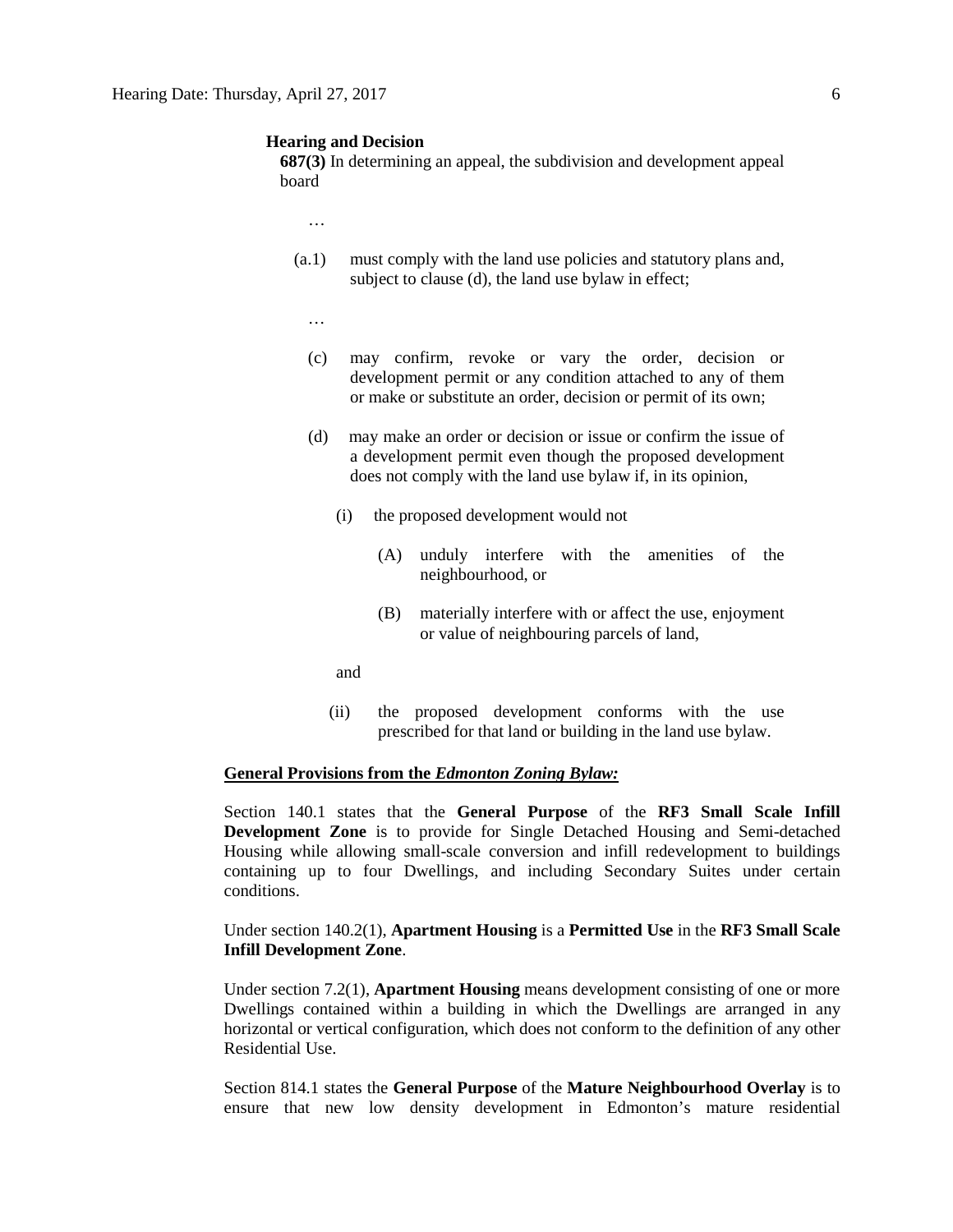Hearing Date: Thursday, April 27, 2017 7

neighbourhoods is sensitive in scale to existing development, maintains the traditional character and pedestrian-friendly design of the streetscape, ensures privacy and sunlight penetration on adjacent properties and provides opportunity for discussion between applicants and neighbouring affected parties when a development proposes to vary the Overlay regulations.

*I. Site Area*

Section 140.4(5)(a) states the minimum Site area for Apartment Housing is 750 square metres.

### **Development Officer's Determination:**

Existing Site Area = 696.91 square metres Deficient  $= 53.09$  square metres

*II. Site Width*

Section 140.4(5)(b) states the minimum Site width for Apartment Housing is 17.0 metres.

#### **Development Officer's Determination:**

Existing Site width  $= 15.26$  metres Deficient  $= 1.74$  metres

### *III. Locational Criteria*

Section 140.4(7) states Apartment Housing shall be located:

- a. on Corner Sites,
- b. on Sites Abutting an arterial or service road,
- c. where both Side Lot Lines Abut existing Apartment Housing or Stacked Row Housing, or
- d. where a minimum of one Side Lot Line:
	- i. Abuts a Site where a Commercial Use, or Stacked Row Housing or Apartment Housing with a maximum Height greater than four Storeys, is a Permitted Use, or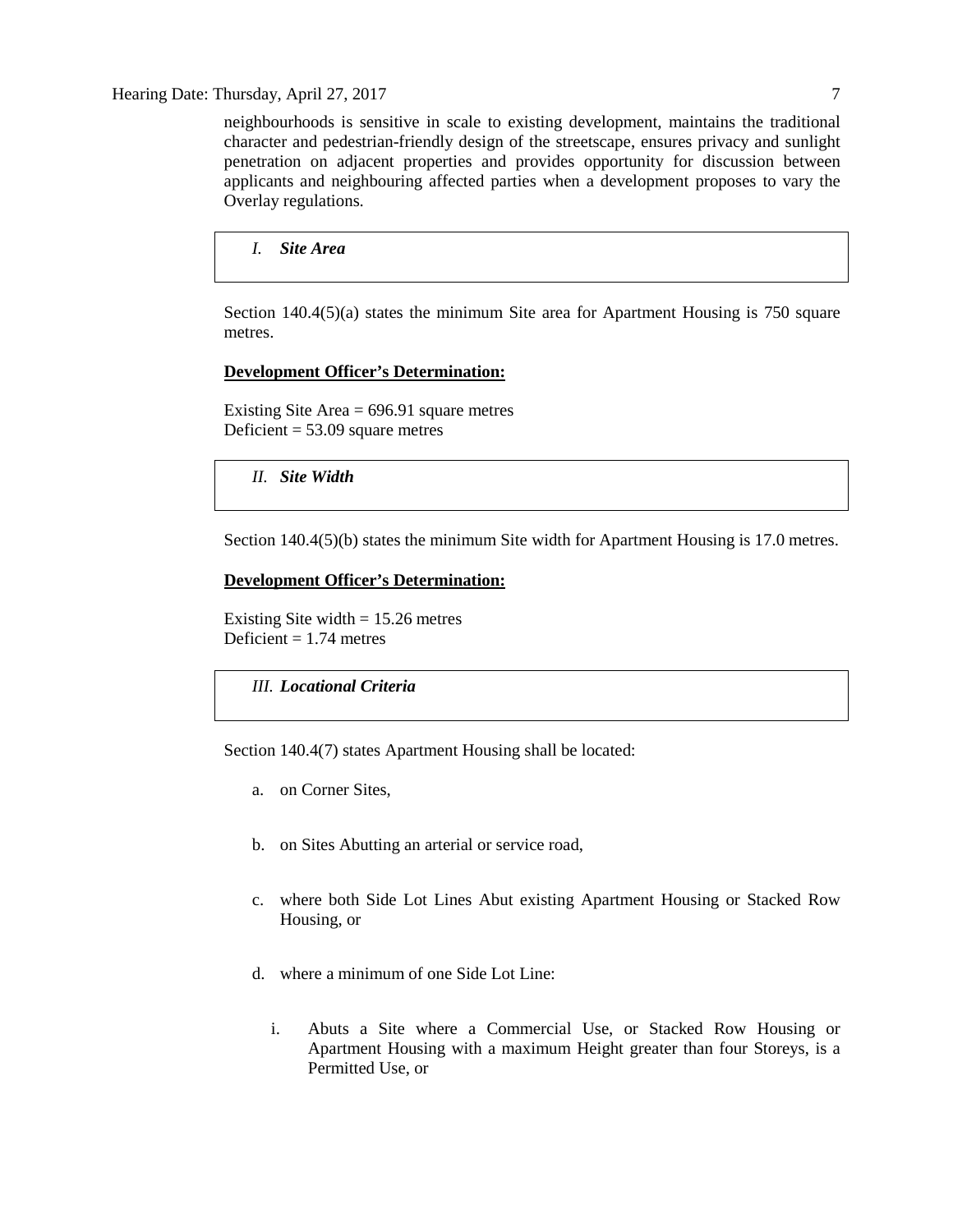ii. is not separated by a public roadway, including a Lane, more than 10.0 m wide from a Site where a Commercial Use, or Stacked Row Housing or Apartment Housing with a maximum Height greater than four Storeys, is a Permitted Use.

#### **Development Officer's Determination:**

None of the above requirements of item #3 were met.

*IV. Site Coverage*

Section 140.4(10) states the Maximum Site Coverage shall be as follows:

|      |     |       | Principal  | Accessory  | Principal  | Site<br>Total |
|------|-----|-------|------------|------------|------------|---------------|
|      |     |       | Dwelling   | building   | building   | with Coverage |
|      |     |       | building   |            | attached   |               |
|      |     |       |            |            | Garage     |               |
|      | All | other | 28 percent | 12 percent | 40 percent | 40 percent    |
| uses |     |       |            |            |            |               |

Under Section 6.1(101), **Site Coverage** means the total horizontal area of all buildings or structures on a Site which are located at or higher than 1.0 metres above Grade, including Accessory buildings or Structures, calculated by perpendicular projection onto a horizontal plane from one point located at an infinite distance above all buildings and structures on the Site. This definition shall not include:

- a. steps, eaves, cornices, and similar projections;
- b. driveways, aisles and parking lots unless they are part of a Parking Garage which extends [1.0](javascript:void(0);) metres or more above Grade; or
- c. unenclosed inner and outer courts, terraces and patios where these are less than [1.0](javascript:void(0);) metres above Grade.

#### **Development Officer's Determination:**

| Site Area:                          | 696.91 square metres |
|-------------------------------------|----------------------|
| 12 percent allowable Site Coverage: | 83.63 square metres  |
| 28 percent allowable Site Coverage: | 195.14 square metres |
| 40 percent allowable Site Coverage: | 278.77 square metres |
| <b>Accessory Building:</b>          | 97.57 square metres  |
| Principal Building:                 | 195.14 square metres |
| <b>Total Site Coverage:</b>         | 292.71 square metres |

**The maximum allowable Site Coverage for an Accessory Building is 83.63 square metres, proposed is 97.57 square metres, which exceeds the maximum allowable Site Coverage for an Accessory Building by 13.94 square metres.**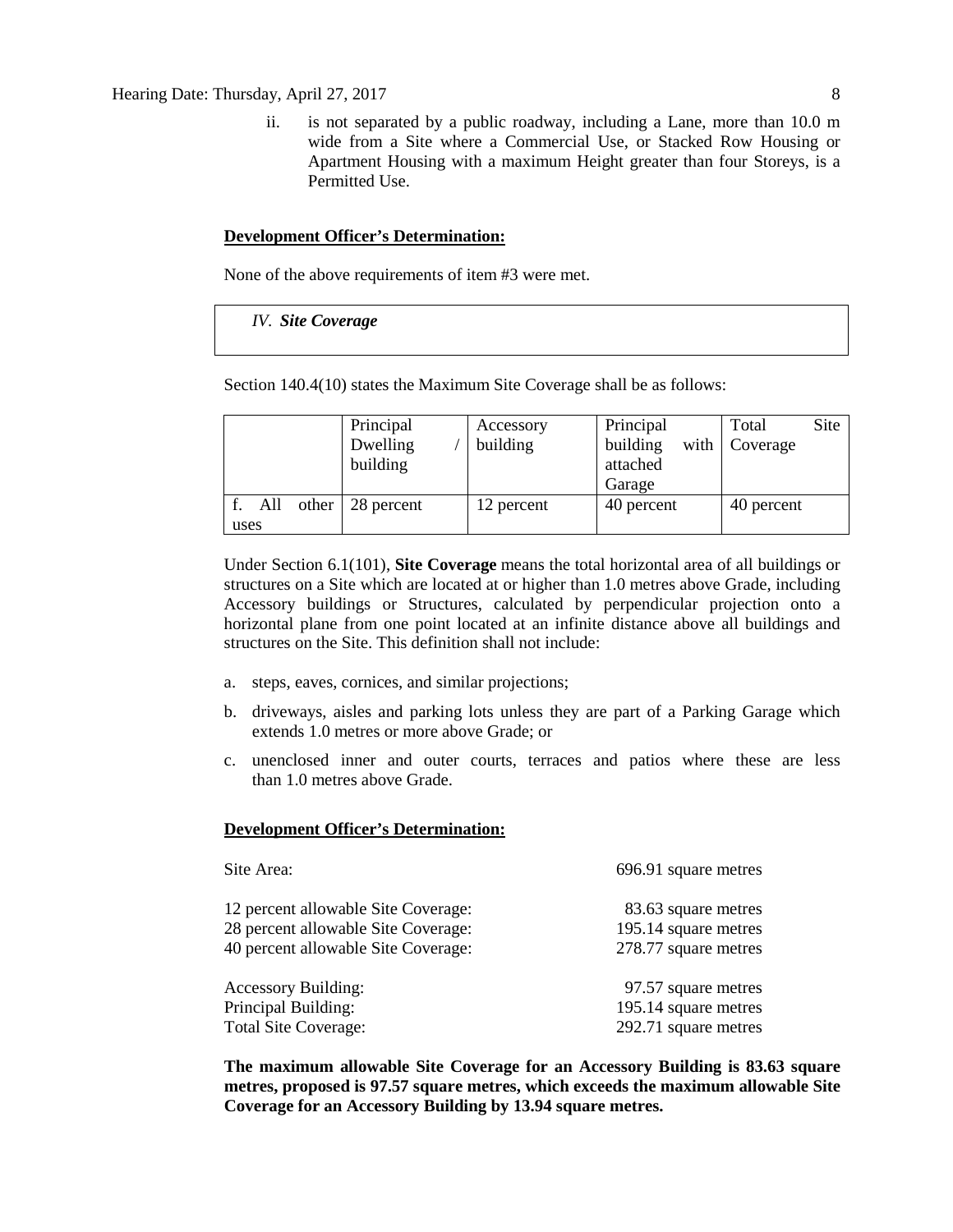**The maximum allowable total Site Coverage is 278.77 square metres, proposed is 292.71 square metres, which exceeds the maximum allowable total Site Coverage by 13.94 square metres.**

*V. Amenity Area*

Section 140.4(15) states **Private Outdoor Amenity Area** shall be provided on Site in accordance with Section 47 of this Bylaw.

Section 47, **Private Outdoor Amenity Area**, states:

- 1. Where required in any Zone, a development shall provide Private Outdoor Amenity Area in accordance with the requirements of the Zone.
- 2. Private Outdoor Amenity Area shall be designed for the occupants of a specific Dwelling, and shall be provided immediately adjacent to, and with direct access from, the Dwelling it is to serve. It shall be landscaped and surfaced for convenient use for outdoor activities.
- 3. Private Outdoor Amenity Area shall be screened in a manner which prevents viewing into a part of it from any adjacent areas at a normal standing eye level. When such screening would impair a beneficial outward and open orientation of view, and there is no adverse effect on the privacy of the Private Outdoor Amenity Area, the extent of screening may be reduced.
- 4. Private Outdoor Amenity Area may be provided above Grade, and may be located within any Yard other than a Front Yard.
- 5. Neither the width nor the length of any Private Outdoor Amenity Area shall be less than 4.0 metres, except that if it is provided above the first Storey the minimum dimensions shall be 3.0 metres.
- 6. Private Outdoor Amenity Area may be located within a required Separation Space, but only if the Amenity Area is intended for the use of the Dwelling for which the Separation Space is provided.

Section 6.1(84) states **Private Outdoor Amenity Area** means required open space provided and designed for the active or passive recreation and enjoyment of the residents of a particular Dwelling and which is immediately adjacent to and directly accessible from the Dwelling it is to serve.

#### **Development Officer's Determination:**

Proposed Private Outdoor Amenity Area[s] are not immediately adjacent to each Dwellings. Deficient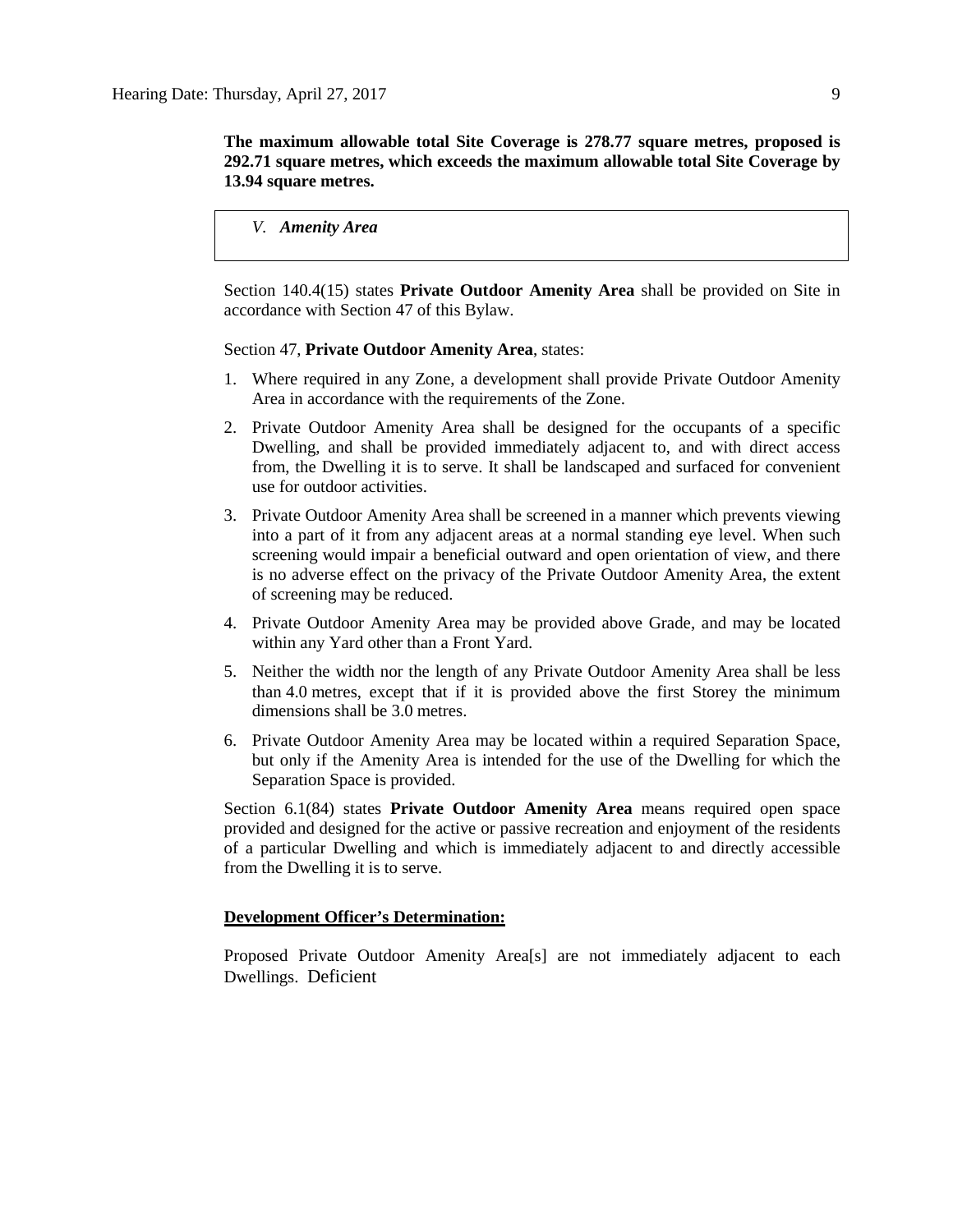*VI. Access to Grade*

Section 140.4(23) states each Dwelling that has direct access to Grade shall have an entrance door or entrance feature facing a public roadway, other than a Lane. On Corner Sites, the entrance door or entrance feature may face either the Front Lot Line or the flanking Side Lot Line. However, Row Housing and Stacked Row Housing shall orient a minimum of one entrance door or entrance feature towards each adjacent public roadway, other than a Lane. Sliding patio doors shall not serve as the entrance door or entrance feature

#### **Development Officer's Determination:**

The 2 Dwellings on lower level are facing interior side setback. Deficient

#### *VII.Principal Building*

Section 814.3(9) states Principal buildings shall face a public roadway other than a Lane.

#### **Development Officer's Determination:**

Only 2 Dwellings are facing the road. The other 2 are facing the interior side setback. Deficient

#### *VIII. Length of Driveway*

Section 54.2(4)(a) states each required off-street parking space shall be a minimum of 2.6 metres width with a minimum clear length of 5.5 metres exclusive of access drives or aisles, ramps, columns.

#### **Development Officer's Determination:**

Proposed driveway is only 5.13 metres long. Deficient

#### *Community Consultation*

Section 814.3 states when a Development Permit application is made and the Development Officer determines that the proposed development does not comply with the regulations contained in this Overlay: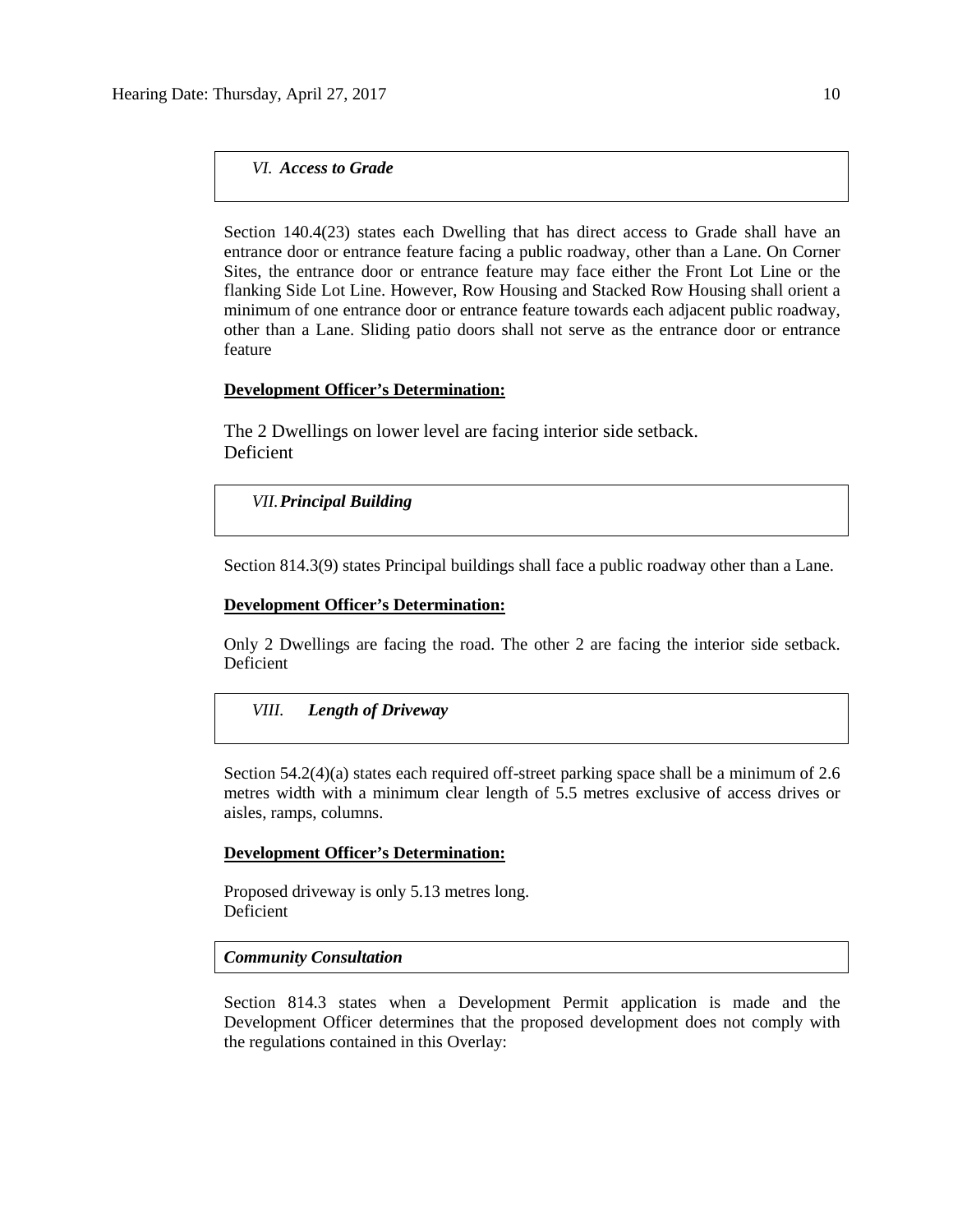#### Hearing Date: Thursday, April 27, 2017 11

- a. the applicant shall contact the affected parties, being each assessed owner of land wholly or partly located within a distance of 60.0 metres of the Site of the proposed development and the President of each affected Community League;
- b. the applicant shall outline, to the affected parties, any requested variances to the Overlay and solicit their comments on the application;
- c. the applicant shall document any opinions or concerns, expressed by the affected parties, and what modifications were made to address their concerns; and
- d. the applicant shall submit this documentation to the Development Officer no sooner than twenty-one calendar days after giving the information to all affected parties.

### Notice to Applicant/Appellant

Provincial legislation requires that the Subdivision and Development Appeal Board issue its official decision in writing within fifteen days of the conclusion of the hearing. Bylaw No. 11136 requires that a verbal announcement of the Board's decision shall be made at the conclusion of the hearing of an appeal, but the verbal decision is not final nor binding on the Board until the decision has been given in writing in accordance with the *Municipal Government Act*.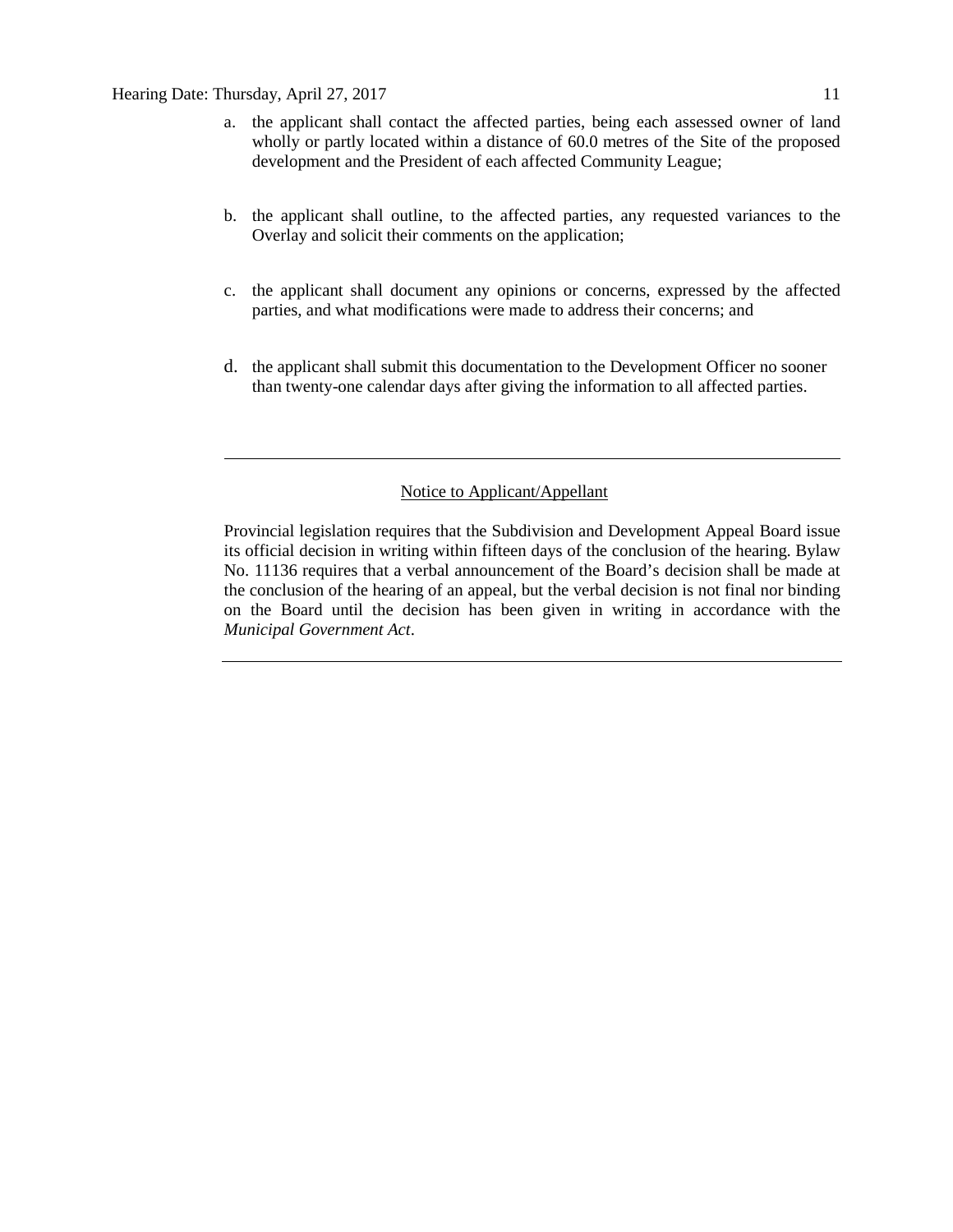| <b>Imónfon</b><br><b>Application for</b>                                                                                                                 | Project Number: 235119852-002<br><b>Application Date:</b><br>JAN 16, 2017<br>Printed:<br>March 24, 2017 at 10:04 AM<br>1 of 3<br>Page:                                                                                                                         |  |  |  |  |  |
|----------------------------------------------------------------------------------------------------------------------------------------------------------|----------------------------------------------------------------------------------------------------------------------------------------------------------------------------------------------------------------------------------------------------------------|--|--|--|--|--|
| <b>Major Development Permit</b>                                                                                                                          |                                                                                                                                                                                                                                                                |  |  |  |  |  |
| This document is a Development Permit Decision for the development application described below.                                                          |                                                                                                                                                                                                                                                                |  |  |  |  |  |
| <b>Applicant</b>                                                                                                                                         | Property Address(es) and Legal Description(s)<br>12220 - 85 STREET NW<br>Plan 0921841 Blk 30 Lot 16B<br>12222 - 85 STREET NW<br>Plan 0921841 Blk 30 Lot 16A<br><b>Specific Address(es)</b><br>Entryway: 12220 - 85 STREET NW<br>Entryway: 12222 - 85 STREET NW |  |  |  |  |  |
| <b>Scope of Application</b><br>To convert a Semi-detached House to 4 Dwellings of Apartment Housing - existing without permits.<br><b>Permit Details</b> | Building: 12220 - 85 STREET NW                                                                                                                                                                                                                                 |  |  |  |  |  |
| <b>Class of Permit:</b><br>Gross Floor Area (sq.m.):<br>New Sewer Service Required: Y<br>Site Area (sq. m.):                                             | <b>Contact Person:</b><br>Lot Grading Needed?: N<br>NumberOfMainFloorDwellings:<br>Stat. Plan Overlay/Annex Area: Mature Neighbourhood Overlay                                                                                                                 |  |  |  |  |  |
| I/We certify that the above noted details are correct.                                                                                                   |                                                                                                                                                                                                                                                                |  |  |  |  |  |
| Applicant signature:<br><b>Development Application Decision</b><br>Refused                                                                               |                                                                                                                                                                                                                                                                |  |  |  |  |  |
| THIS IS NOT A PERMIT                                                                                                                                     |                                                                                                                                                                                                                                                                |  |  |  |  |  |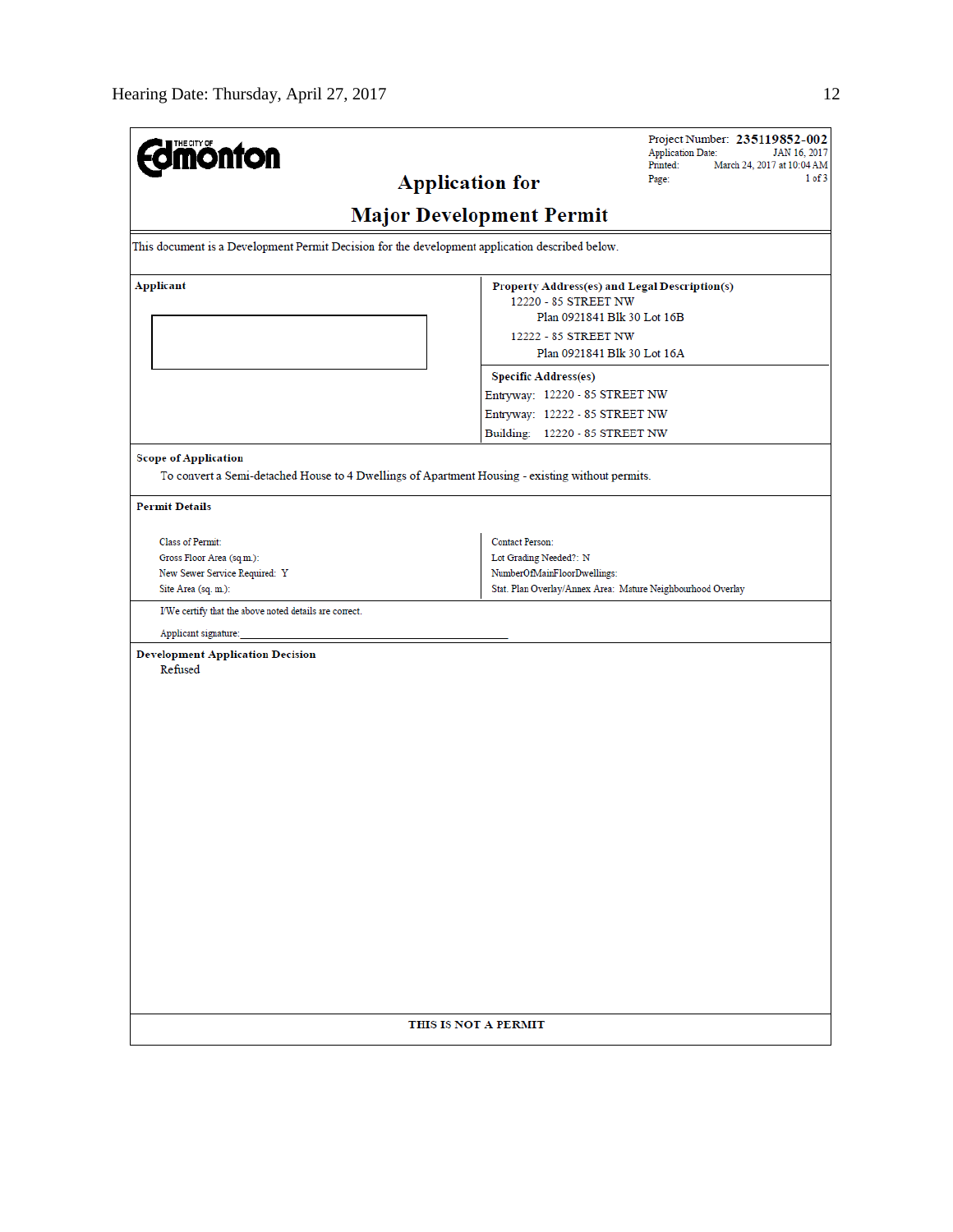| THE CITY OF<br><b>onton</b>                                                                                                                                                                                                                                                                                                                                                                                                                       |                                                                                                                                                                                                                                                                                                     |                                 |                      | Project Number: 235119852-002<br><b>Application Date:</b><br>JAN 16, 2017<br>Printed:<br>March 24, 2017 at 10:04 AM              |  |  |  |
|---------------------------------------------------------------------------------------------------------------------------------------------------------------------------------------------------------------------------------------------------------------------------------------------------------------------------------------------------------------------------------------------------------------------------------------------------|-----------------------------------------------------------------------------------------------------------------------------------------------------------------------------------------------------------------------------------------------------------------------------------------------------|---------------------------------|----------------------|----------------------------------------------------------------------------------------------------------------------------------|--|--|--|
|                                                                                                                                                                                                                                                                                                                                                                                                                                                   |                                                                                                                                                                                                                                                                                                     | <b>Application for</b>          |                      | $2$ of $3$<br>Page:                                                                                                              |  |  |  |
|                                                                                                                                                                                                                                                                                                                                                                                                                                                   |                                                                                                                                                                                                                                                                                                     | <b>Major Development Permit</b> |                      |                                                                                                                                  |  |  |  |
| <b>Reason for Refusal</b>                                                                                                                                                                                                                                                                                                                                                                                                                         | to a 4 Dwelling Apartment Housing (existing without permits).                                                                                                                                                                                                                                       |                                 |                      | The proposed development increases the intensity of use of the residential building. It is a conversion of a Semi-detached House |  |  |  |
|                                                                                                                                                                                                                                                                                                                                                                                                                                                   | Numerous requirements due to the increase in intensity of use were not met:                                                                                                                                                                                                                         |                                 |                      |                                                                                                                                  |  |  |  |
| - Existing site area is 696.91 sm. Deficient                                                                                                                                                                                                                                                                                                                                                                                                      | 1) Minimum Site Area required for Apartment Housing is 750 sm. (Reference Section 140.4(5a))                                                                                                                                                                                                        |                                 |                      |                                                                                                                                  |  |  |  |
| - Existing site width is 15.26 sm. Deficient                                                                                                                                                                                                                                                                                                                                                                                                      | 2) Minimum Site Width required for Apartment Housing is 17.0 m. (Reference Section 140.4(5b))                                                                                                                                                                                                       |                                 |                      |                                                                                                                                  |  |  |  |
| a.on Corner Sites,                                                                                                                                                                                                                                                                                                                                                                                                                                | 3) Apartment Housing shall be located: (Reference Section 140.4(7))                                                                                                                                                                                                                                 |                                 |                      |                                                                                                                                  |  |  |  |
|                                                                                                                                                                                                                                                                                                                                                                                                                                                   | b.on Sites Abutting an arterial or service road,<br>c.where both Side Lot Lines Abut existing Apartment Housing or Stacked Row Housing, or                                                                                                                                                          |                                 |                      |                                                                                                                                  |  |  |  |
| d where a minimum of one Side Lot Line:<br>four Storeys, is a Permitted Use, or                                                                                                                                                                                                                                                                                                                                                                   |                                                                                                                                                                                                                                                                                                     |                                 |                      | i. Abuts a Site where a Commercial Use, or Stacked Row Housing or Apartment Housing with a maximum Height greater than           |  |  |  |
|                                                                                                                                                                                                                                                                                                                                                                                                                                                   | ii is not separated by a public roadway, including a Lane, more than 10.0 m wide from a Site where a Commercial Use, or<br>Stacked Row Housing or Apartment Housing with a maximum Height greater than four Storeys, is a Permitted Use.<br>-None of the above requirements of item $# 3$ were met. |                                 |                      |                                                                                                                                  |  |  |  |
| 4) Maximum Site Coverage for Apartment Housing shall be: (Reference Section 140.4(10)(f))<br>a. 12% of Site Area for Accessory Building (detached garage)<br>- Existing garage is 14%. This exceeded the maximum requirement by 2% or 13.9 sm.<br>b. 40% of Site Area for all buildings within the Site.<br>- Existing house and detached garage have a total of 42% of Site Coverage. This exceeded the maximum requirement by 2% or<br>13.9 sm. |                                                                                                                                                                                                                                                                                                     |                                 |                      |                                                                                                                                  |  |  |  |
| Section 140.4(15))                                                                                                                                                                                                                                                                                                                                                                                                                                | - Proposed POAAs are not immediately adjacent to each Dwellings. Deficient                                                                                                                                                                                                                          |                                 |                      | 5) Private Outdoor Amenity Area (POAA) shall be provided on Site in accordance with Section 47 of this Bylaw. (Reference         |  |  |  |
| 6) Each Dwelling that has direct access to Grade shall have an entrance door or entrance feature facing a public roadway, other<br>than a Lane. (Reference Section 140.4(23))<br>- The 2 Dwellings on lower level are facing interior side setback. Deficient                                                                                                                                                                                     |                                                                                                                                                                                                                                                                                                     |                                 |                      |                                                                                                                                  |  |  |  |
|                                                                                                                                                                                                                                                                                                                                                                                                                                                   | 7) Principal buildings shall face a public roadway other than a Lane. (Reference Section 814.3(9))<br>- Only 2 Dwellings are facing the road. The other 2 are facing the interior side setback. Deficient.                                                                                          |                                 |                      |                                                                                                                                  |  |  |  |
|                                                                                                                                                                                                                                                                                                                                                                                                                                                   | 8) Length of parking space shall be a minimum of 5.5 m.<br>- Proposed driveway is only 5.13 m long. Deficient.                                                                                                                                                                                      |                                 |                      |                                                                                                                                  |  |  |  |
| <b>Rights of Appeal</b>                                                                                                                                                                                                                                                                                                                                                                                                                           | Chapter 24, Section 683 through 689 of the Municipal Government Amendment Act.                                                                                                                                                                                                                      |                                 |                      | The Applicant has the right of appeal within 14 days of receiving notice of the Development Application Decision, as outlined in |  |  |  |
| <b>Issue Date: Mar 24, 2017</b>                                                                                                                                                                                                                                                                                                                                                                                                                   | Development Authority: ANGELES, JOSELITO                                                                                                                                                                                                                                                            |                                 |                      | Signature:                                                                                                                       |  |  |  |
| Fees                                                                                                                                                                                                                                                                                                                                                                                                                                              |                                                                                                                                                                                                                                                                                                     |                                 |                      |                                                                                                                                  |  |  |  |
| Major Dev. Application Fee                                                                                                                                                                                                                                                                                                                                                                                                                        | <b>Fee Amount</b><br>\$542.00                                                                                                                                                                                                                                                                       | Amount Paid<br>\$542.00         | Receipt#<br>03863226 | Date Paid<br>Jan 16, 2017                                                                                                        |  |  |  |
|                                                                                                                                                                                                                                                                                                                                                                                                                                                   |                                                                                                                                                                                                                                                                                                     | THIS IS NOT A PERMIT            |                      |                                                                                                                                  |  |  |  |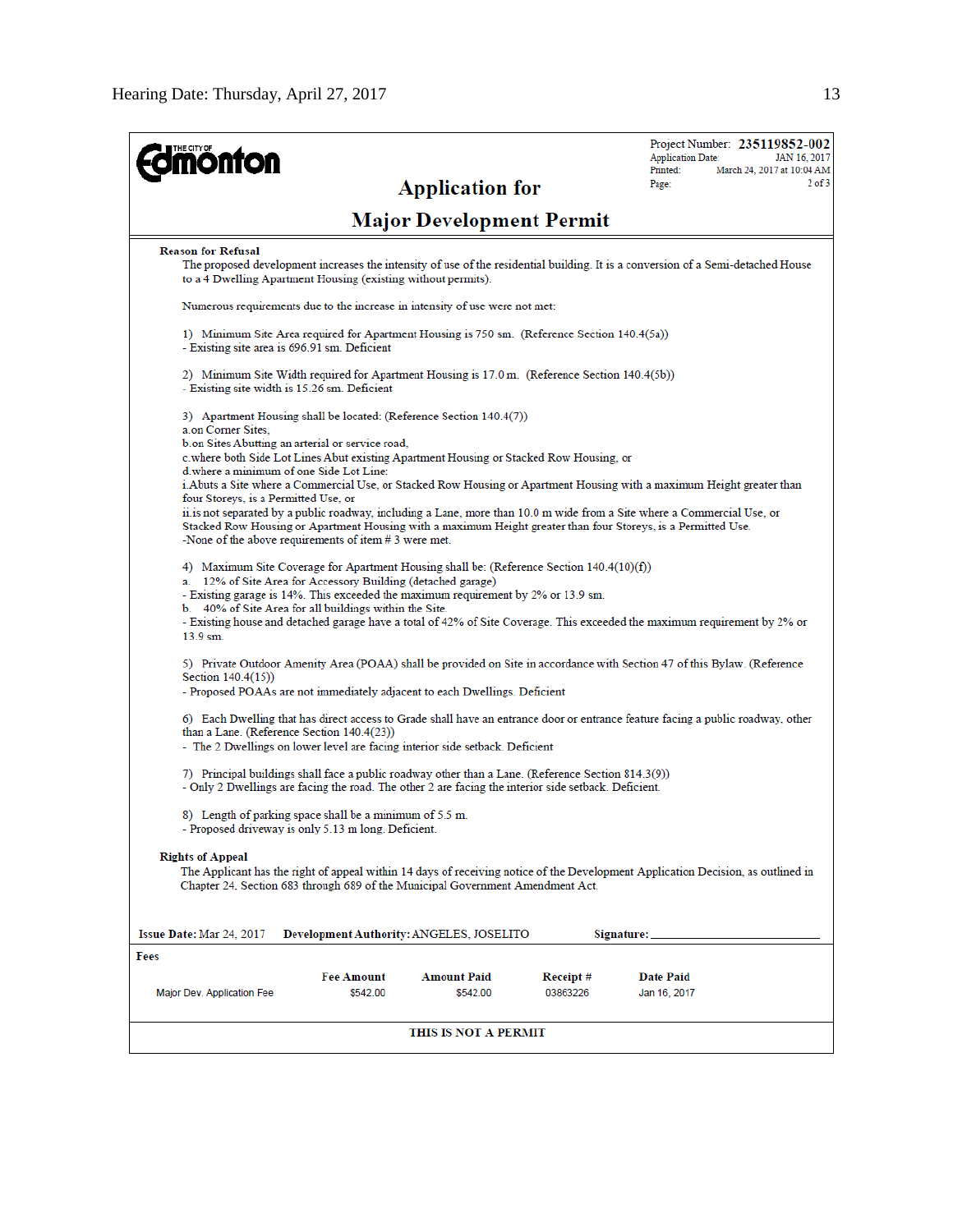| <b>dmönton</b>                                                                    |                                 | <b>Application for</b> |          | <b>Application Date:</b><br>Printed:<br>Page: | Project Number: 235119852-002<br>JAN 16, 2017<br>March 24, 2017 at 10:04 AM<br>$3$ of $3$ |
|-----------------------------------------------------------------------------------|---------------------------------|------------------------|----------|-----------------------------------------------|-------------------------------------------------------------------------------------------|
|                                                                                   |                                 |                        |          |                                               |                                                                                           |
| Fees<br>Sanitary Sewer Trunk Fund 2012+                                           | <b>Fee Amount</b><br>\$3,132.00 | <b>Amount Paid</b>     | Receipt# | <b>Date Paid</b>                              |                                                                                           |
| <b>Total GST Amount:</b><br><b>Totals for Permit:</b><br>(\$3,132.00 outstanding) | \$0.00<br>\$3,674.00            | \$542.00               |          |                                               |                                                                                           |
|                                                                                   |                                 |                        |          |                                               |                                                                                           |
|                                                                                   |                                 |                        |          |                                               |                                                                                           |
|                                                                                   |                                 |                        |          |                                               |                                                                                           |
|                                                                                   |                                 |                        |          |                                               |                                                                                           |
|                                                                                   |                                 |                        |          |                                               |                                                                                           |
|                                                                                   |                                 |                        |          |                                               |                                                                                           |
|                                                                                   |                                 |                        |          |                                               |                                                                                           |
|                                                                                   |                                 |                        |          |                                               |                                                                                           |
|                                                                                   |                                 |                        |          |                                               |                                                                                           |
|                                                                                   |                                 |                        |          |                                               |                                                                                           |
|                                                                                   |                                 |                        |          |                                               |                                                                                           |
|                                                                                   |                                 |                        |          |                                               |                                                                                           |
|                                                                                   |                                 | THIS IS NOT A PERMIT   |          |                                               |                                                                                           |